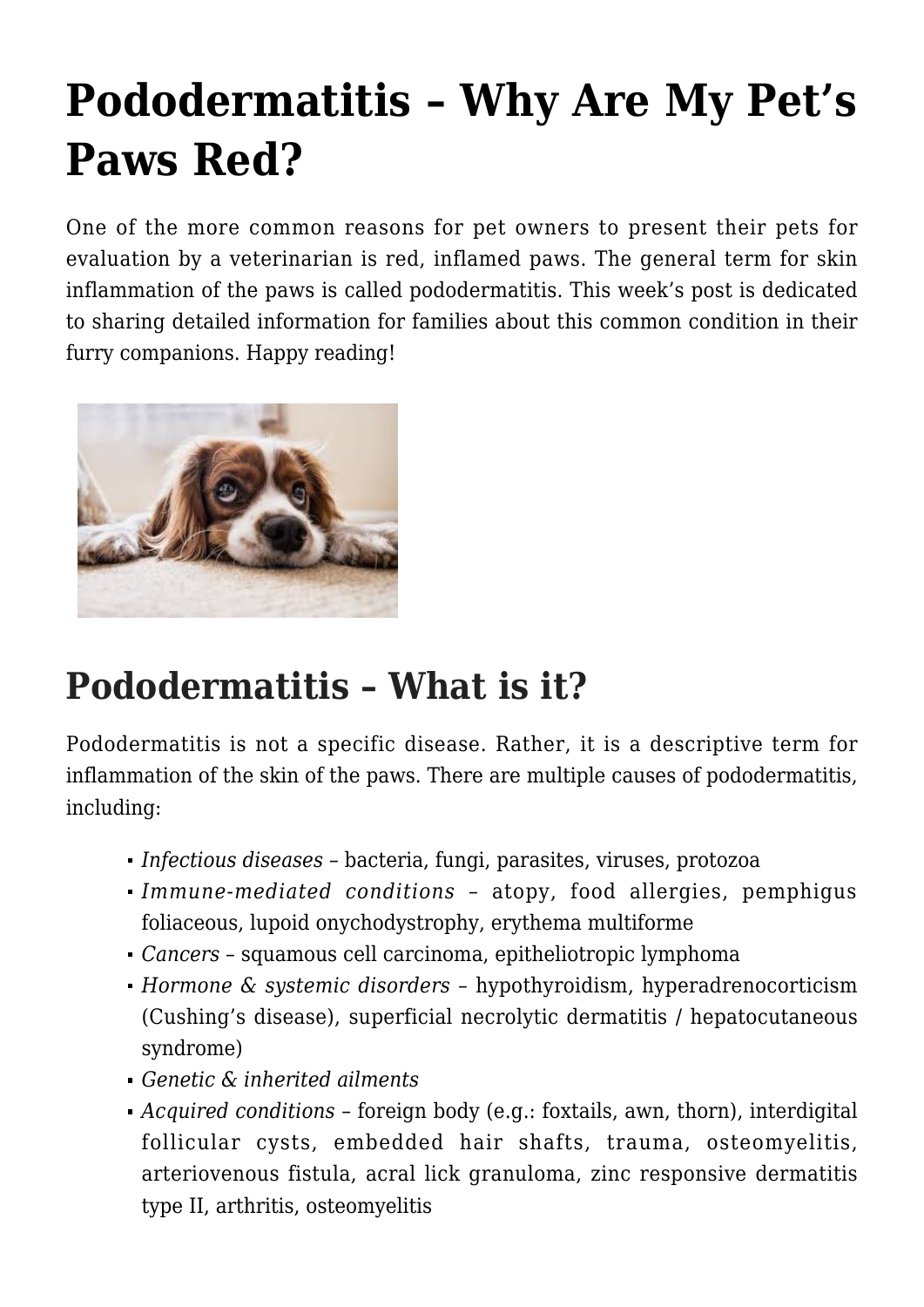

Photo Credit: [Dog Health Guide +](https://www.dog-health-guide.org/sores-between-dog-toes.html)

## **What does it look like?**

Pets of any age, sex, and breed may develop pododermatitis. With that being said, some conditions are more commonly associated with certain breeds than others. Dogs develop this condition more frequently than cats.

Our pets carry the majority of their weight on their front paws. For this reason, the front paws are more commonly affected the the hind paws. Clinical signs associated with pododermatitis include:

- Reddened paw skin
- Paw pain
- Salivary staining
- Chewing of affected feet
- Alopecia (aka hair loss)
- Skin pigment changes
- Masses between toes
- Changes to paw pads
- Blisters & ulcers
- Comedones (aka "black heads")
- Edema (i.e.: swelling)
- Pustular / oozing lesions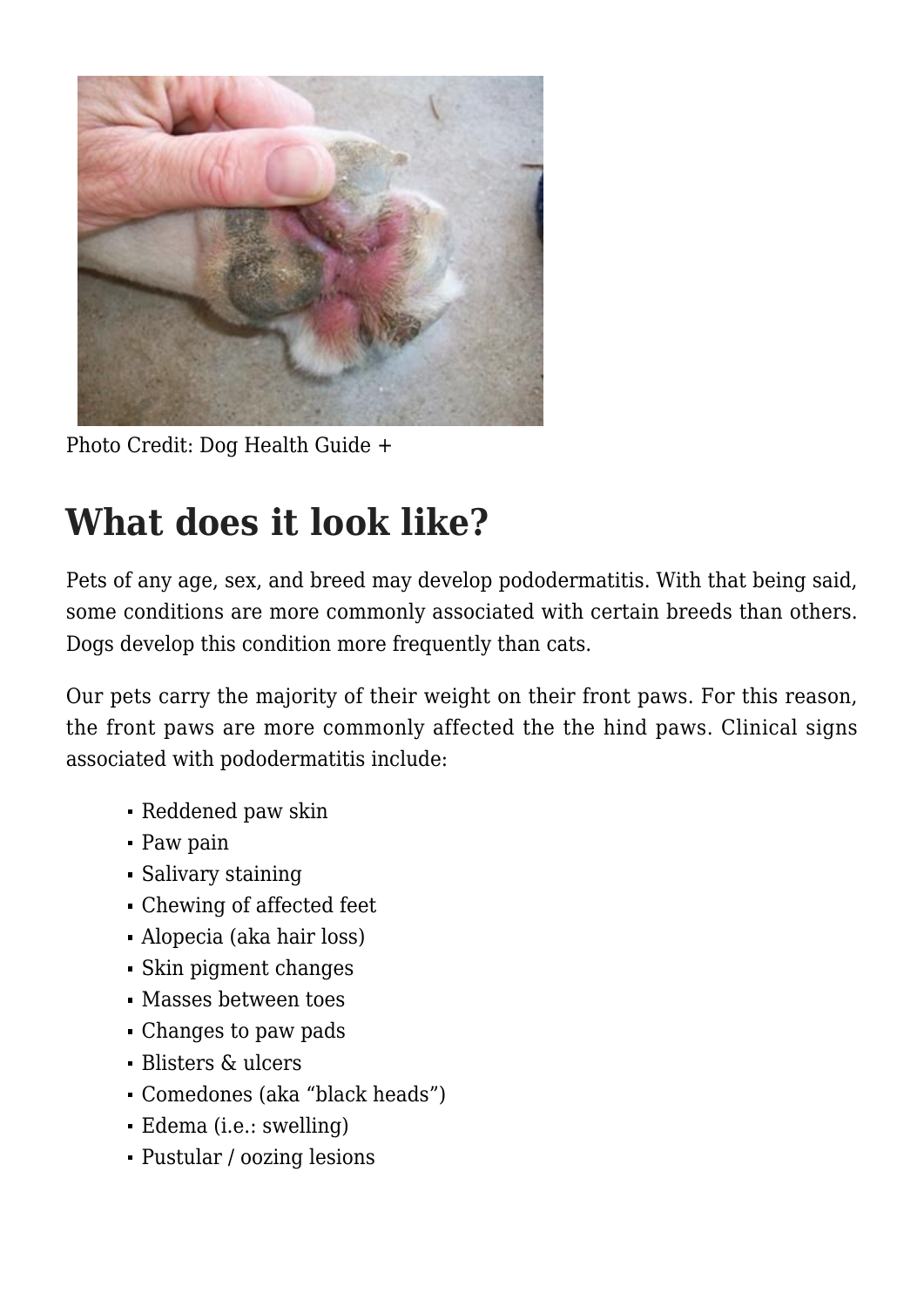

Interdigital cyst in a dog

## **How is pododermatitis diagnosed?**

Veterinarians will review your pet's thorough medical history. Particular attention should be paid to answering the following questions:

- Is your pet [pruritic](https://criticalcaredvm.com/pruritus-dogs-cats/) (aka itchy)?
- Are the clinical signs seasonal?
- At what age did clinical signs manifest?
- In what type of environment is your pet housed?
- What's your pet's activity level?
- Are other body parts affected?

Based on your pet's history and the distribution of their skin lesions, veterinarians will recommend testing to help identify the underlying cause(s) of your pet's reddened paws. These tests may include:

- Skin tests cytology, culture, scrapings, and/or biopsies
- Trichrography (microscopic hair evaluation)
- Metabolic & hormonal screening
- Infectious disease screening (depending on your geographic location)
- Radiographs (x-rays) of affected paws

The vast majority of primary care veterinarians are fully capable of diagnosing the vast majority of the causes of pododermatitis. For more challenging patients, families may find it helpful to consult with a board-certified veterinary dermatologist to develop a logical and cost-effective diagnostic plan.